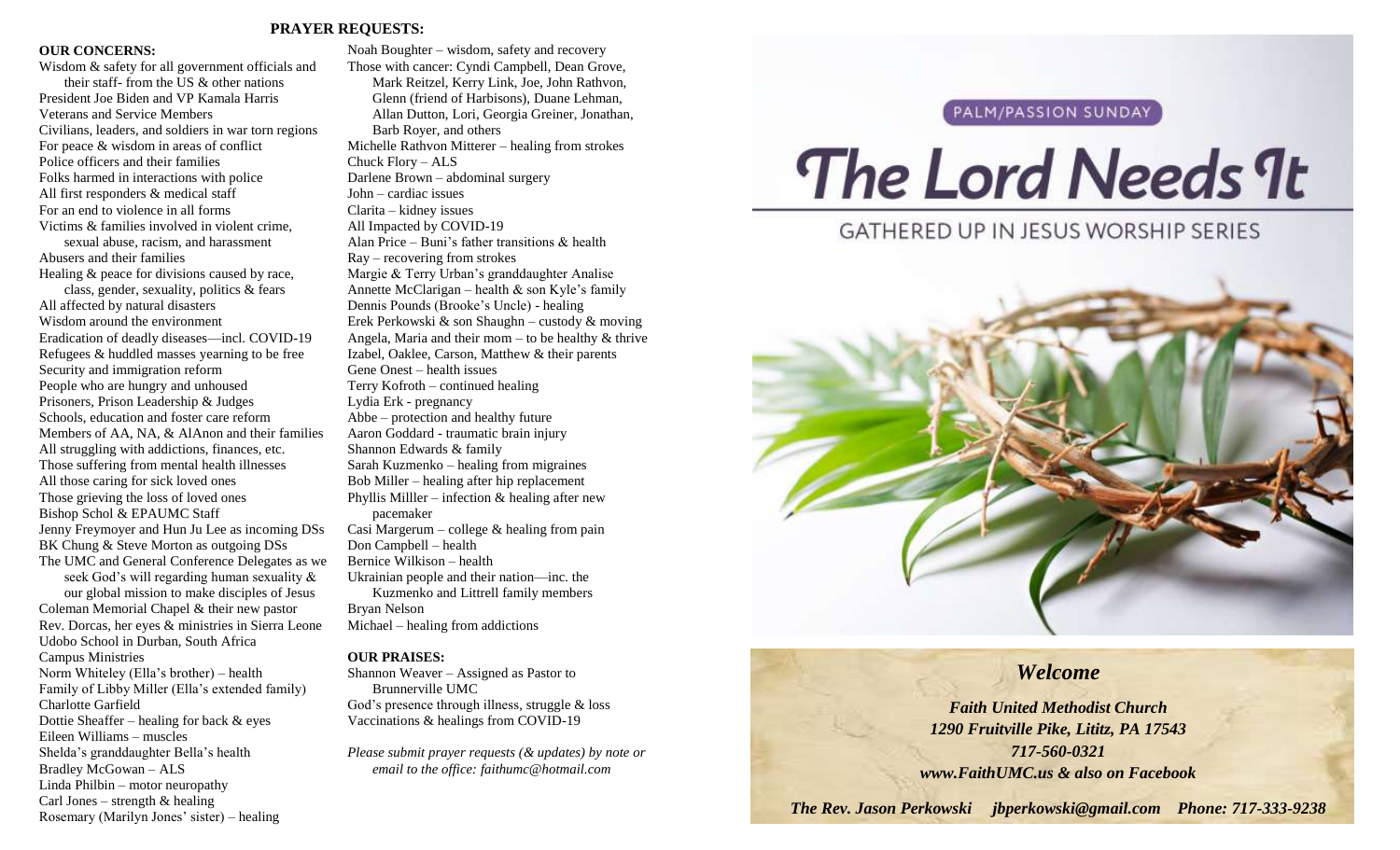## *Faith United Methodist Church*



#### **April 10, 2022 at 10:30 AM – Palm/Passion Sunday**



**ELCOME:** We gather together to worship God: The Father, The Son, & the Holy Spirit. We gather together to see again the ways in which God is revealed in the world. You are welcome in this space no matter who you are; from where you have come; what experiences, struggles or gifts you bring; or the questions, doubts & beliefs you carry. We are so glad you are here!

#### **OUR OFFERINGS OF PRAYERS, PRESENCE, GIFTS, SERVICE & WITNESS**

*There are offering plates by the doors to the sanctuary and the altar. You may also give online or by mail.*

#### **GREETINGS & ANNOUNCEMENTS Michelle Bame & Pastor Jason**

*If you're worshipping online, please 'sign in' by commenting on the video & post prayer requests, too.*

#### **A TIME FOR CENTERING & PRAYER**

**\*CALL TO WORSHIP Pastor Jason & God's People**

The story of Jesus' entry into Jerusalem, tells us that after his celebrated arrival. He went into the Temple and looked around at everything.

**As we gather here for worship today may it be with a sense that Jesus has walked in too and is looking around.**

May our eyes be open to see Him, may our hearts be ready to be seen by Him, may our worship be worthy of His presence, and may we be transformed so that we see the world through His eyes. **Amen.**

*Written by Ann Siddall and posted on the Stillpoint Spirituality Centre website, https://stillpointsa.org.au. Reposted: [https://re-worship.blogspot.com/2018/03/call-to-worship-for-palm-sunday.html.](https://re-worship.blogspot.com/2018/03/call-to-worship-for-palm-sunday.html)*

| *PRAISE                 | Hosanna (by Baloche and Brown)                                         |                      |
|-------------------------|------------------------------------------------------------------------|----------------------|
| <b>SCRIPTURE LESSON</b> | Philippians 2:5-11<br>This is the Word of the Lord - Thanks be to God! | <b>Rhonda Leese</b>  |
|                         | THE PRAYERS OF GOD'S PEOPLE & THE LORD'S PRAYER                        | <b>UMH #895</b>      |
| *HYMN                   | Hosanna, Loud Hosanna                                                  | <b>UMH #278</b>      |
| <b>SCRIPTURE LESSON</b> | Luke 19:28-40<br>This is the Word of the Lord $-$ Thanks be to God!    | <b>Rhonda Leese</b>  |
| <b>CHILDREN'S TIME</b>  |                                                                        | <b>Michelle Bame</b> |
| <b>SCRIPTURE LESSON</b> | Isaiah 50:4-9a<br>This is the Word of the Lord $-$ Thanks be to God!   | <b>Rhonda Leese</b>  |
| *HYMN                   | All Glory, Laud, and Honor                                             | <b>UMH #280</b>      |
| <b>SCRIPTURE LESSON</b> | Luke 22:14-47<br>This is the Word of the Lord $-$ Thanks be to God!    | <b>Rhonda Leese</b>  |
| <b>SERMON</b>           | <b>The Lord Needs It</b>                                               | <b>Pastor Jason</b>  |

### **BENEDICTION & SENDING FORTH**

#### *\* You are invited to stand*

**Worship Director:** Shannon Edwards, **The Faith Singers** & **AV Tech:** Dennis Meck, Sr.

**Pastor:** The Rev. Jason Perkowski **Ministers:** The People of God

#### **PRE-REGISTRATIONS are appreciated**:<https://forms.gle/EezjoRzcX1uC5NGn7>*.* **WORSHIP SERVICES ARE ALSO BROADCAST on Facebook & our website.**

**COVID PROTOCOLS:** With the COVID numbers in Lancaster County at 20 new cases and 0 deaths per day, **masks are now optional for worship services.** We will still be sitting every other row to allow for social distancing. **The back section on the window side of the sanctuary is reserved for people who want to sit**  with other people who are masked. Other meetings may decide their own mask policy.

**OFFICE COMMUNICATION:** Hours vary, so please contact us directly to see when we are available. Messages left on the office phone, 717-560-0321 or email: [faithumc@hotmail.com,](mailto:faithumc@hotmail.com) will be checked from Monday through Friday. In case of an emergency contact Pastor Jason at 717-333-9238 or [jbperkowski@gmail.com](mailto:jbperkowski@gmail.com) and leave a *detailed message*. Pastor Jason is spending time with family from Friday Noon through Saturday. Please be patient if he doesn't respond to non-emergency calls during those times.

**PASTOR JASON** will be on vacation from April 20 – May 4. Please contact Pastor Andrea Haldeman for Pastoral Emergencies via Michelle Bame or the Church Office. Carol will also be out of the office April 22-26.

**JUNIOR CHURCH BY ZOOM VIDEO CHAT – SUNDAYS AT 9 AM for 3 year old-4 th grade kids.** We send families the Zoom link and other resources—*contact the office if interested*.

**YOUTH GROUP, SUNDAYS, 5-7 PM** at Faith UMC.  $5<sup>th</sup>$ -12<sup>th</sup> graders are invited. Sign up in the hall or by *contacting the office to volunteer to be the 2nd adult for the evening and/or provide a snack or light dinner. Youth will not meet on Easter Sunday. Youth will help pack boxes for The HUB at MU on April 24.*

**CHATTING CLUB: MONDAYS AT 7 PM BY ZOOM – This week's topic:** We will explore ways in which systemic structures cause harm to people in poverty, minority groups, women, and the disenfranchised--and how we can help. All are invited to join us. These sessions will be led by Pastor Jason. Join us at: <https://us02web.zoom.us/j/86190453518?pwd=cEVDeDljeThaaWVlYjlQWmZjTm5oUT09> **NOTE**: April 25th the link will be different as we engage with POWER Interfaith. See below for info:

**POWER Interfaith Lancaster County** is part of a **statewide group of people of faith working on making our commonwealth more just.** We are working on fair funding for public schools, positive interactions between police & communities, a healthier environment & climate, economic justice, etc. Pastor Jason invites anyone interested in learning more to contact him**. Monday Night Bible Study will focus on these topics.**

#### **POWER of Faith Training Sessions: Doing Justice - Getting Beyond Good Intentions**

**Monday, April 25**, 7 to 8:30 pm -- **The Power of Relationships**

**Register for THE POWER OF FAITH[: https://secure.everyaction.com/wDF-AY4B3kOnPu1zjJ0hvQ2](https://secure.everyaction.com/wDF-AY4B3kOnPu1zjJ0hvQ2)**

**WEDNESDAY NIGHT LENTEN BIBLE STUDIES** at Long Memorial UMC at 7:30 PM in person or online via<https://www.facebook.com/search/top/?q=long%20memorial%20um%20church>

**BIBLE STUDY led by Mike Shifflet on THURSDAYS at 6:30 PM at Oregon Community UMC.**